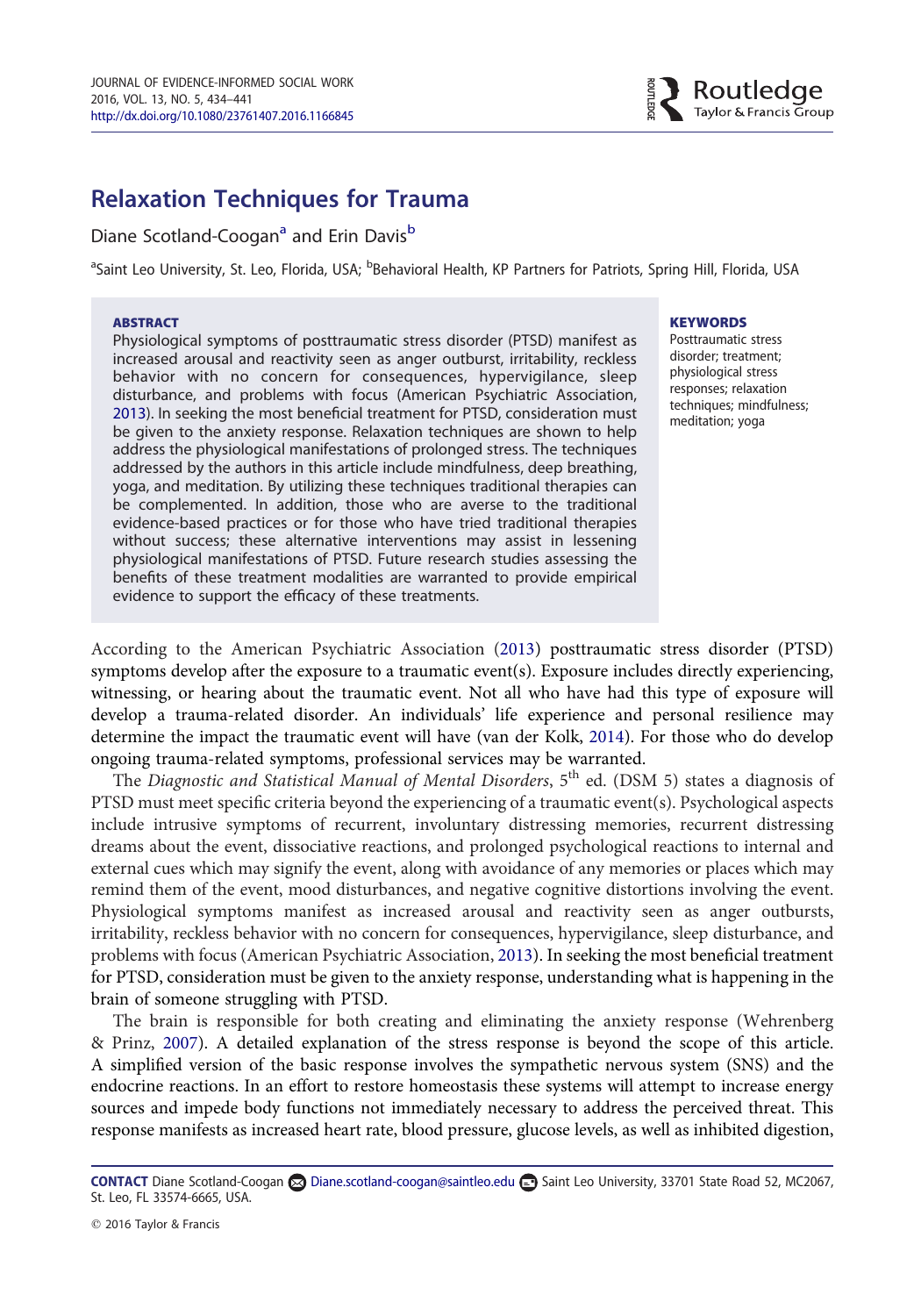reproduction processes, immune response, and pain perception. The individual will experience increased arousal and hypervigilance (Conrad, 2012). The stress response is a physiological response which is mediated by environmental, psychological, and behavioral factors. The brain seeks to maintain a state of homeostasis, and has systems in place to achieve this in normal stress situations. In an attempt to achieve physiological homeostasis when the stress response is beyond the normal range for an extended duration, networks of mediators are employed, such as behavioral, sympathetic, and neuroendocrine factors (Conrad, 2012). The use of relaxation techniques may be beneficial in mediating this continued stress response.

van der Kolk (2002) alleges treatment for PTSD needs to address sensory reminders, and assist the individual in experiencing physical mastery over the triggers that have been inciting trauma responses. If the individual is aware of their triggers and can be prepared to respond to these, the use of relaxation techniques may assist in managing an over-reactive stress response. These techniques may be used as a gateway to prepare individuals with PTSD to participate in other evidence-based forms of treatment as hypervigilance decreases and focus increases. Improved sleep patterns, another potential benefit of relaxation techniques, has far reaching affects. Better quality of sleep improves the ability to fall and stay asleep. Sleep patterns following yoga practice have been found to decrease symptoms of depression and reduce pain syndromes (Field, 2011). Meditation, yoga, progressive muscle relaxation, deep breathing, and guided imagery are relaxation techniques used in various health settings. Practicing these techniques requires the client to be mindful, or in the moment, producing a calm which suppresses the stress response (Shah, Klainin-Yobas, Torres, & Kannusamy, 2014). Beyond the physiological response, another benefit of relaxation techniques includes regulation of emotions through increased activation of the limbic system. The limbic system affects both emotions and memory (Feinstein et al., 2010; Hoch et al., 2012; Suvak & Barrtt, 2011). This suggests improved emotional regulation, behaviors, and memory through the practice of relaxation techniques.

### Relaxation techniques

In viewing prolonged stress as a physical problem and not simply a mental one, it becomes increasingly important to address the physiological manifestations of stress by utilizing relaxation techniques. Relaxation techniques can assist in undoing the body's stress response, reducing muscle tension, decreasing the heart rate and blood pressure, and even slow breathing (Shah et al. 2014). Several relaxation techniques show promise in their ability to address the physiological symptoms in those who suffer from prolonged stress, such as mindfulness, deep breathing, yoga, guided imagery, and meditation. Incorporating these techniques into therapy, or in using them on their own, may prove to be beneficial in reducing some symptoms of stress and anxiety and may provide valuable coping skills to those who have a difficult time managing their symptoms. In addition, these techniques may provide another avenue for symptom relief for those who are resistant to medication and/or exposure-based therapies.

#### **Mindfulness**

People often have a tendency to rush through their lives without paying attention to what is going on around them. Preoccupied with thoughts of the future or past events, seemingly small details of the present do not garner attention. Many people feel as if they are running on autopilot. They may miss details and often put little thought into their current actions. Is there value in turning our attention back to the present moment? Mindfulness attempts to accomplish just that. The word mindfulness is derived from the Pali word, sati which means awareness, attention, and remembering and is defined as "awareness of present experience with acceptance" (Germer, Siegel, & Fulton, 2005). Mindfulness is the process whereby a person pays active attention to the present, observing the thoughts and feelings they are currently experiencing. The goal is not to change what is observed but rather to accept what is observed without labeling it as good or bad. Mindfulness is not a new concept, rather it is an ancient one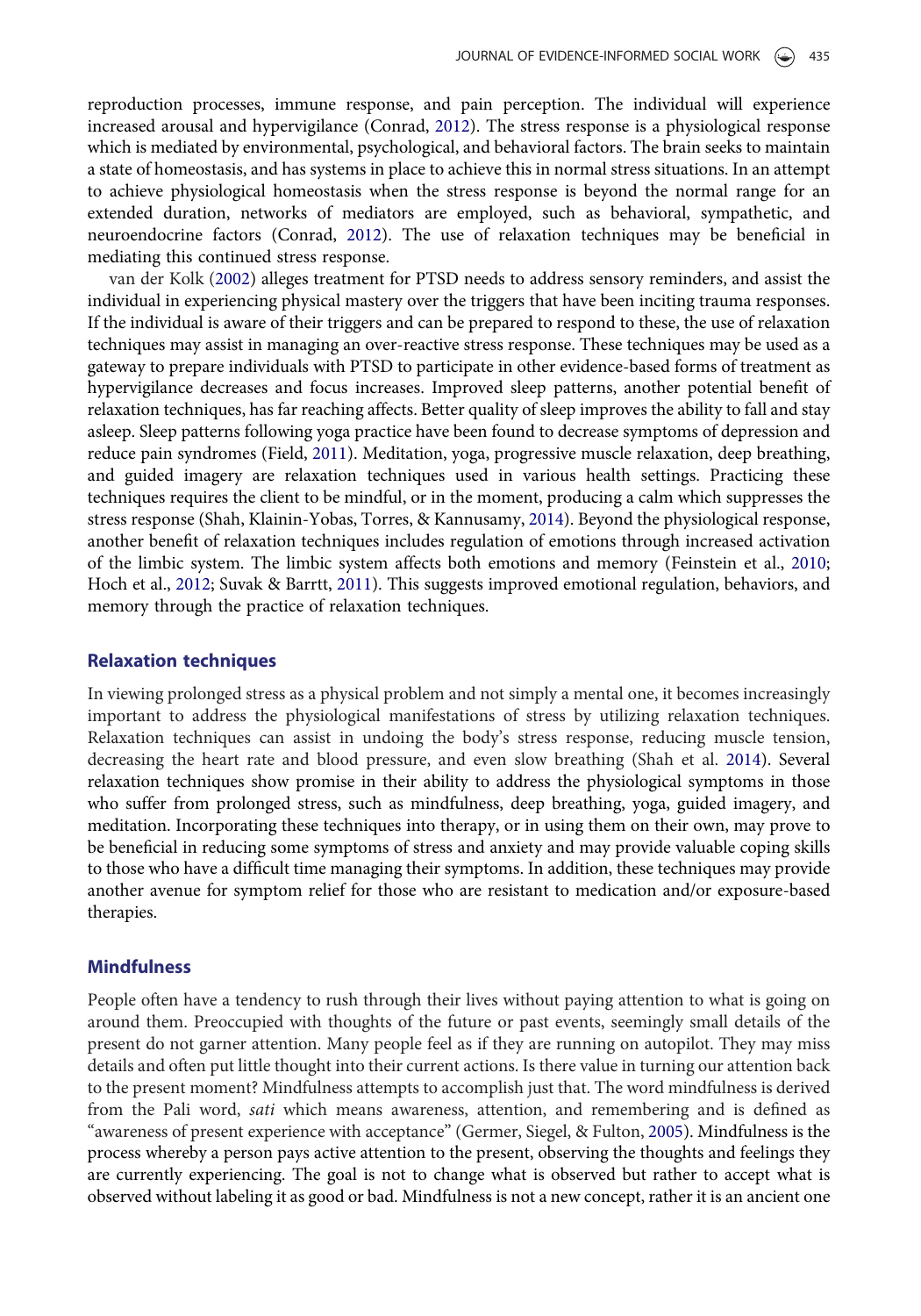with roots in Buddhism. It is a concept which has seen renewed interest, especially in the area of psychotherapy. Mindfulness has moved from the practice of yogi's and Buddhists and into modern day psychotherapy. Mindfulness is utilized in current approaches such as dialectical behavior therapy (DBT), mindfulness-based stress reduction (MBSR), and acceptance and commitment therapy (Davis & Hayes, 2011). Studies on mindfulness are gathering increasing evidence showing it is effective in improving emotional regulation and decreasing negative affect.

In a study examining the effect of mindfulness meditation, Chambers, Lo, and Allen (2008) recruited a total of 40 study participants, all whom had applied to a 10-day meditation course. The study group consisted of 9 women and 11 men between the ages of 21–57. The control group, who were placed on a wait list for the 10-day meditation course consisted of 11 women and 9 men between the ages of 22–63. There were no significant differences in the groups in terms of education, gender, or age. The study group was given five self-report inventories: the Mindful Attention Awareness Scale (MAAS) which examines frequency and strength of mindfulness, the Ruminative Responses Scale (RRS), a subscale of the Response Styles Questionnaire (RSQ) which measured ruminative tendencies, the Beck Depression Inventory (BDI) which measures symptoms of dysphoria, the Beck Anxiety Inventory (BAI) which measures anxiety, and the Positive and Negative Affect Schedule (PANAS) which measures current mood. In addition, the study group was given two performance measures: the Digit Span Backward (DSB) subscale of the Wechsler Adult Intelligence Scale, 3<sup>rd</sup> ed. (W AID III) which examines working memory, and the Internal Switching Task (IST) which measures reaction time. All measures were given as a baseline measure, immediately following the 10-day mindfulness meditation course and again between 7–10 days following the end of the course (Chambers, Lo, & Allen, 2008). Baseline scores for both the study group and control group were taken prior to the beginning of the 10-day course.

Significant differences were found in the scores on the MAAS and BDI with the study group showing higher levels of depressive symptoms and lower levels of trait mindfulness than the control group. In comparing baseline scores to the immediate post-intervention scores, the study group showed significant improvement in scores on the MAAS, RRS, BDI, and PANAS measure while the control group showed no significant difference. In looking at the two performance measures, the mindfulness group showed significant improvement on both the DSB and IST measures while the control group did not. Although this study was limited by its size, the findings were consistent with other research on mindfulness, showing significant improvement for the study group on self-report measures of increased mindfulness skills, reduced depressive symptoms, reduced negative affect, decreased reflective rumination, and some improvement in cognitive function. To a lesser degree, the study group also showed some improvement in the self-report of anxiety symptoms (Chambers, Lo, & Allen, 2008). In addition to the benefits identified in this study, a number of potential benefits for using mindfulness have emerged.

Davis and Hayes (2011) reviewed several studies on the use of mindfulness and found evidence on improved emotional regulation, decreased reactivity, and increased response flexibility, interpersonal benefits such as relationship satisfaction, the ability to communicate emotion, improved response to stress, and improved empathy. In addition, the practice of mindfulness has been shown to enhance function of the middle prefrontal lobe which improves intuition, fear modulation, self-insight, and morality. Neuroplasticity and improved immune functioning are also attributed to the practice of mindfulness (Davis & Hayes, 2011). All of these benefits suggest the use of this technique for those suffering with PTSD.

Mindfulness may be key to the treatment of anxiety and stress disorders, such as PTSD, because it directly addresses avoidance. Avoidance symptoms, particularly avoidance of internal stimuli, is highly predictive of severe and prolonged PTSD symptoms and contributes to psychological inflexibility. If a person is constantly avoiding internal stimuli, they cannot be fully aware of the present. This can cause expressive suppression and poor emotional regulation (Dick, Niles, Street, DiMartino, & Mitchell, 2014). By forcing oneself to be in the present moment and attending to internal stimuli, avoidance cannot be maintained.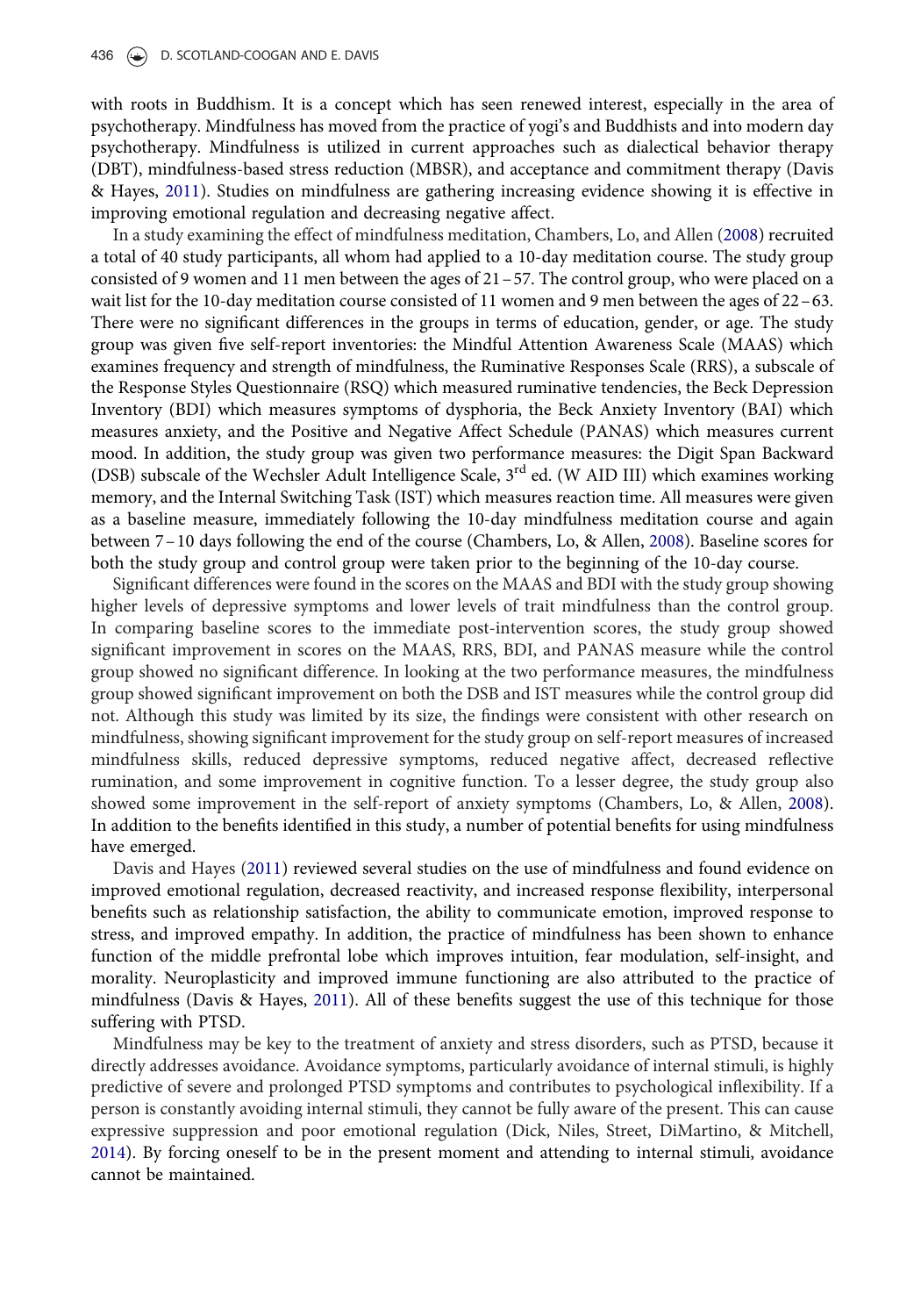## Deep breathing

Deep breathing is another technique that can be utilized for relaxation. This breathing, known as pranayama, is intentional control of the breath, consciously inhaling, retaining, and exhaling the breath slowly and deeply. This breathing technique has been shown to increase production of melatonin which aids in a feeling of relaxation. Improvements in autonomic functioning are seen with long-term practice of pranayama; parasympathetic activity increases and sympathetic dominance decreases. Effects of deep breathing can even be seen short-term with decreased heart rate and blood pressure and an increase in theta waves which indicate a parasympathetic state (Jerath, Edry, Barnes, & Jerath, 2006; van der Kolk, 2006). This would suggest a calm state.

In a study by Busch and colleagues (2012), relaxing deep and slow breathing were compared to attentive deep and slow breathing to determine if the effects seen in the use of deep breathing were simply from the respiration or the relaxation. Sixteen subjects were used for this study and all were given two intervention with a period of 6 months between interventions. The first intervention used attentive deep and slow breathing (aDSB) while the second used relaxing deep and slow breathing (rDSB). During the aDSB intervention, subjects were asked to follow a respiratory feedback task which required they have a high degree of concentration and focused attention. The rDSB intervention asked subjects to relax during the breathing training. Each participant was measured on pain perception, autonomic activity, and mood prior to the start of the intervention and after the conclusion of the intervention. Each intervention lasted 6 weeks and subjects were instructed not to practice the techniques at home and were not permitted to participate in any breathing training in the 6 months between interventions. A thermal sensory testing device was used to measure pain thresholds. A skin conductance level was taken to measure sympathetic activity. Finally, mood was measured via self-report using a Profile of Mood States (POMS). There was a significant increase in pain thresholds found for the rDSB intervention while there was no difference found for the aDSB interventions for pain thresholds. The rDSB intervention showed a statistically significant reduction in sympathetic activity while the aDSB did not see any reduction. There were no significant differences between the interventions for measures of mood (Busch et al. 2012). This study, though limited due to small sample size and lack of a control group, suggests the relaxation element of deep breathing is vital to addressing many stress symptoms, such as reducing sympathetic activity and pain.

## Yoga

Increasing in popularity as an alternative therapy technique for addressing the physiological responses of stress, yoga is gaining the attention of clinicians and researchers. Combining mindfulness and deep breathing with the addition of movements and sustained poses, the research on yoga suggests the practice can reduce hyperarousal, improve sleep, decrease stress, reduce expressive suppression, reduce feelings of depression, reduce cortisol levels, balance reactivity of endocrine stress response, lower heart rate and blood pressure, lower oxygen consumption, and increase vagal activity (Solomon & Heide, 2005).

In a study conducted by Thirthallo et al. (2013), serum cortisol levels were measured in subjects with depression. In addition, the subjects were given the Hamilton Depression Rating Scale (HDRS). All measures were given at baseline and at 3 months. The subjects were split into 3 groups: medication only, yoga with medication, and a yoga only group. There was also a healthy comparison group which had serum cortisol measures once. Those in the medication only group and the yoga plus medication group were given the medication prescribed by their psychiatrist, therefore the type and dosage of medication was not consistent between participants. The yoga only and the yoga plus medication groups were taught yoga over a month long period and it was practiced at home daily for three months. At the conclusion of the study, all participants showed lower levels of cortisol but both yoga groups showed a significantly greater reduction than the medication only group. In addition, when the yoga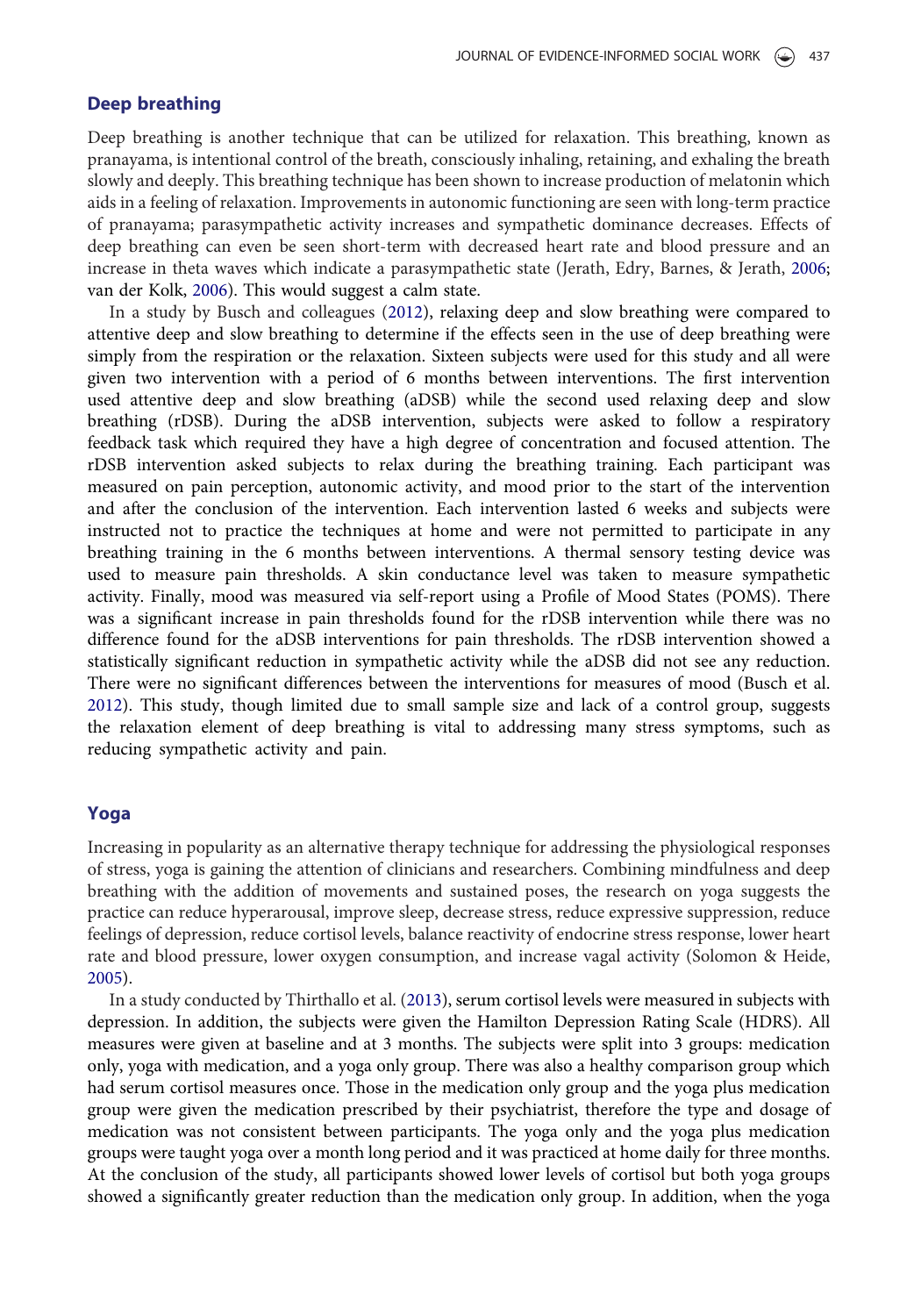only group is compared to the yoga plus medication group, the yoga only group showed a greater reduction in cortisol. In looking in the HDRS, the greatest reduction was seen in the yoga only group. The difference in outcomes between the yoga only and yoga plus medication group may be attributed to increased cortisol levels caused by some antidepressant medications (Thirthallo et al. 2013). Further research is warranted to determine the possible influence of increased cortisol levels on these outcomes.

In an attempt to study the efficacy of yoga as an adjunctive therapy for PTSD, Staples, Hamilton, and Uddo recruited female veterans with a clinical diagnosis of PTSD. Participants completed a twice weekly hour-long yoga intervention which was developed and taught by instructors certified from the Krishnamacharya Healing and Yoga Foundation (KHYF). This style of yoga focuses on linking breathing to movements and self-awareness through a therapeutic approach. Participants were given the PTSD checklist–military version (PCL-M), Pittsburg Sleep Quality Index (PSQI), State-Trait Anger Expression Inventory-2 (STAXI-2), and Outcome Questionnaire 45.2 (OQ-45.2) at baseline and post intervention. A significant reduction in hyperarousal symptoms and improvement in daytime dysfunction was seen in participants post intervention. Other measures were not found to be statistically significant (Staples, Hamilton, & Uddo, 2013). Reductions in hyperarousal and improvement in daytime functioning is an important consideration for treatment.

Thirty-eight women were recruited in a randomized controlled trial comparing yoga to an assessment control group on subjects with full or subthreshold PTSD, measured by the PTSD Symptom Scale-Interview (PSS-I). Nine participants were veterans and 29 were civilians. Participants were randomly assigned to either the yoga intervention group or the assessment only group. The yoga group attended 12 sessions of Hatha yoga, either once a week for 12 weeks or twice a week for six weeks. Each session lasted 75 minutes and was taught by a 200-hour National Yoga Alliance-certified instructor. The classes emphasized a connection between the mind and body and focused on mindfulness, being present in the moment, and remaining non-judgmental in self-observation. The control group participated in 12 weekly assessment sessions and incorporated a theme related to Dialectical Behavior Therapy, such as mindfulness, regulation of emotions, interpersonal effectiveness, and distress intolerance. Measures for both groups was taken at baseline, post intervention, and as a 1-month follow-up using the PSS-I, PCL-C (the PTSD Checklist-Civilian), and ERQ (Emotional Regulation Questionnaire). Though the study was limited by the small sample size and discrepancies in group with regards to previous yoga experience, veteran status, and education, the findings do suggest further research is warranted. While both groups showed a significant reduction in PTSD symptoms post intervention with no significant difference between the two, expressive suppression decreased significantly for the yoga group but not the control group. At follow-up, the yoga group showed increases in psychological flexibility which was associated with PCL scores, suggesting the changes in PTSD symptoms were related to psychological flexibility. This was not seen in the control group (Dick, Niles, Street, DiMartino, & Mitchell, 2014). The implications of the effect on psychological flexibility further support the benefits of yoga including mindfulness as a part of treatment for PTSD.

Combining mindfulness and deep breathing, yoga also incorporates physical activity which is linked to increases in dopamine and serotonin, which increase positive emotion. This combination is also shown to have a positive effect on brain function, cognitive processing, and cardiorespiratory functioning. While chronic stress alters secretion of cortisol, epinephrine, and norepinephrine, and is associated with hyperarousal, yoga can help to balance this by activating the parasympathetic nervous system (Salmon, Lush, Joblonski, & Sephton, 2008). The research on how yoga effects those with chronic stress is compelling but further research incorporating larger samples and control groups is still needed. However, the current literature suggests a connection between the practice of yoga and a reduction in stress symptoms. The combination of body movement and breathing requires focused attention. The deep breathing and focus on relaxation lowers oxygen consumption, heart rate, and blood pressure. This combination of activities has also shown a correlation to balancing the endocrine stress response and increasing vagal activity along with lowering serum cortisol levels (Salmon et al.,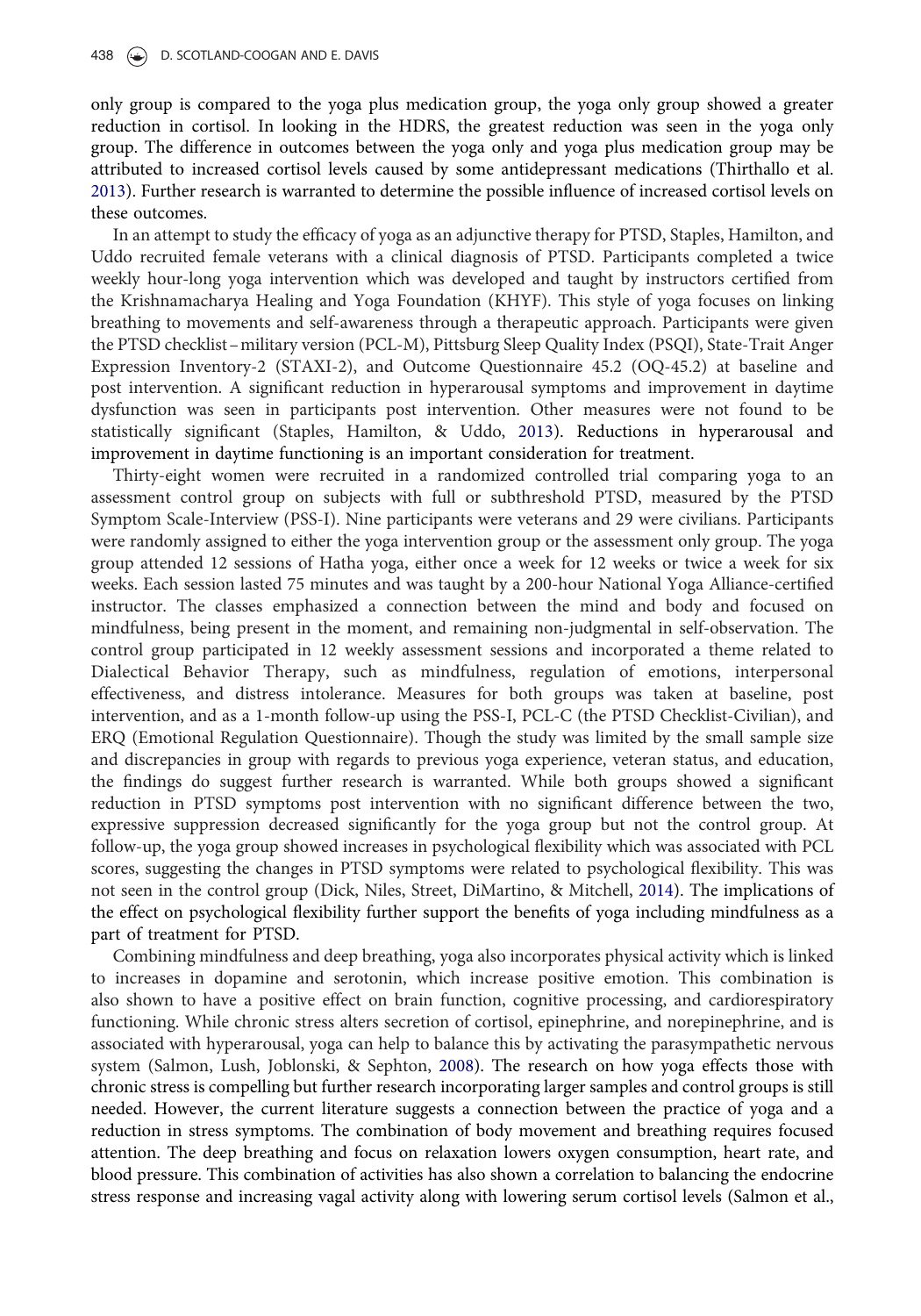2008). Increased cortisol levels and vagal tone are related to improved emotion states (Porges, Doussard-Roosevelt, & Maiti, 1994). This would suggest improved mood and the potential for improved emotional regulation.

#### Meditation

Meditation is another ancient practice that has become the focus of much attention in recent years. Meditation can be a spiritual practice or a secular one. It is often described as a way to gain greater mental focus or greater awareness, either of ones' own mind or of a higher power. There are different techniques for obtaining this awareness, but all strive to accomplish the same end. By creating this greater awareness of the mind, of ones' self, or of spirituality, practitioners of meditation claim to have the ability to help regulate the symptoms of stress (Lang et al., 2012). Meditation in several forms is finding its way into clinical practice for those looking for alternative treatments for symptoms of prolonged stress. Limited empirical evidence for the efficacy of meditation as treatment exists presently, but preliminary findings do support further research.

The benefits of mindfulness have been explored previously. The practice of mindfulness can be done without formal meditation by simply becoming aware and accepting of surroundings, thoughts, and feelings in everyday life. However, mindfulness can also be practiced in more formal meditation. The same concepts apply with practicing mindfulness mediation. The practitioner will pay attention to the present moment, their surroundings, their thoughts, their feelings, and will accept these without judgment. The attention of someone who is dealing with symptoms of PTSD are then forced to focus on the present rather than ruminating on the past or focusing their attention only on certain stimuli. Repeated practice may assist with attention control (Lang et al., 2012). By approaching present stimuli with a focus on non-judgment, the practitioner of mindfulness meditation may develop the ability to accept anxiety for what it is without fear of the emotion.

Mantra meditation is used to bring peace and relaxation through intense focus. The practitioner of this type of meditation will focus their attention on a word or phrase which is repeated, often silently, in order to heighten awareness or to transcend thought. There are slight variations in practice within mantra meditation, one of which includes progressive muscle relaxation while repeating the word or phrase object (Lang et al., 2012). Another variation is silent mantra meditation.

Practitioners of silent mantra meditation, who had less than two years of practice, were studied using functional magnetic resonance imaging while performing meditation. Eight subjects participated in the study, 5 women and 3 men. Their mean age was 35 with a mean of 14 months of practicing meditation. The study was conducted in an on–off clock design whereas the subjects were told to meditate using a mantra and then to silently repeat the phrase "table and chairs" which was chosen as a natural phrase that would be unlikely to evoke an emotional response. Both the mediation and the neutral phrase were done in 2 minute increments, of blocks, with a total of 4 each for 8 blocks. During this cycle of meditation and neutral repetition, the participants were scanned using the fMRI. The participants were found to show significant activation in the bilateral hippocampi during their silent mantra meditation but not with the neutral phrase repetition block. It is known that the hippocampus plays a role in memories though the exact connection between mantra meditation and the activation of the hippocampus is not known at this time. This study also showed significant activation in the middle cingulate cortex and precentral cortex during the silent mantra meditation, both of which are involved in motor control which could indicate heightened awareness of body sensations. While these areas of activation were not seen when the participants were asked to repeat the neutral phrase, the bilateral temporal lobe and right frontal lobe, which are linked to language function, were found to be activated during this block (Engström, Pihlsgård, Lundberg, & Söderfeldt, 2010). An increase in activation may assist in improved communication skills.

In a study conducted by Bormann, Hurst, and Kelly (2013), a Mantram Repetition Program (MRP) was used with 65 veterans with PTSD within the Department of Veterans Affairs. All participants were outpatient and attended 6 weekly 90-minute group sessions which discussed choosing a mantram,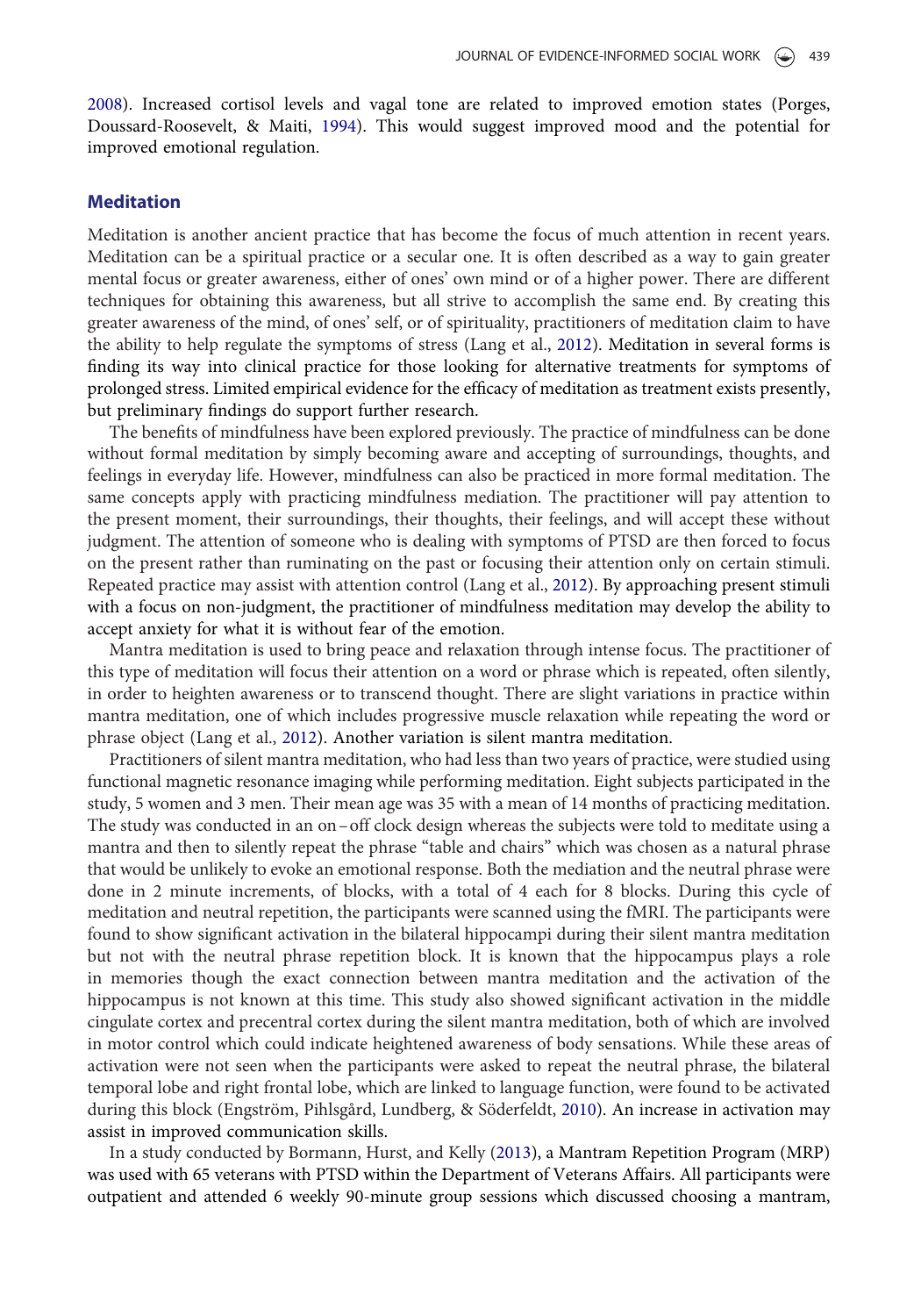slowing thoughts and behaviors, and developing emotional regulation and attention. Participants were measured using blinded CAPS and self-report in an initial randomized clinical trial. Researchers contacted participants 3 months following the final group session and were asked if they had used the mantram to manage PTSD symptoms and if they used the mantram in any other situation. Following the interviews, 11 categories of triggers were identified with social interactions being the largest triggering category followed by driving. Categories of ways the participants managed their triggers were created and utilization of their mantram effectively accounted for 80% of all incidents. Ninety percent of all participants indicated they had used their mantram effectively with the majority using it to aid in relaxation (Bormann et al., 2013). These high percentages suggest potential benefits for using mantram to manage symptoms of PTSD.

In another study exploring meditation, Chinese undergraduate students were placed in either a control group or an experimental group which utilized integrative body–mind training (IBMT). IBMT focuses on restful alertness and awareness of the breath, the body, and external stimuli and requires a balance of focused attention and relaxation and uses the assistance of a coach to guide the participant. The experimental group followed the instruction with 5 days of group practice, while being guided by the coach to achieve balance through breathing and mental imagery for 20 minutes per day. Measures for both the experimental group and control group were taken one week prior to the intervention and immediately following the intervention. The Profile of Mood States (POMS) and the Attention Network Test (ANT) were among the measures given. At the pre-test, there were no statistically significant differences between the two groups. Executive network scores improved significantly at post-test for the experimental group but not the control group. The experimental group also showed significant improvement post-test for anger–hostility, depression–dejection, tension–anxiety, vigor– activity, and fatigue–inertia whereas the control group did not. This suggests the IBMT intervention heightened positive mood while decreasing negative. Cortisol levels were also measured in both groups. Participants in both groups were given a difficult arithmetic challenge and both groups showed increased levels of cortisol. The experimental group was then given an addition 20-minute session on IBMT and was found to have significantly reduced levels of cortisol post intervention (Tang et al., 2007). This suggests that even very brief meditation intervention can have significant effect on mood and stress symptoms.

Meditation, though used for thousands of years for heightened awareness and relaxation, is just beginning to find its way into clinical research regarding its efficacy in the treatment of prolonged stress. The initial findings of this research suggest there may be a correlation between the practice of meditation and the ability to control symptoms of prolonged stress. Relaxation techniques are shown to help ease the physiological symptoms of stress and further study on the use of meditation as treatment for those who suffer with symptoms of prolonged stress is needed to provide empirical evidence of its effectiveness.

## Conclusion

Relaxation techniques are shown to help address the physiological manifestations of prolonged stress. By utilizing mindfulness, deep breathing, yoga, and meditation, and by incorporating these techniques into clinical practice, traditional therapies can be complemented. In addition, these alternative therapies can be used in place of traditional therapies for those who are averse to the traditional evidence-based practices or for those whom have tried traditional therapies without success. Continuing research into these treatment modalities could serve to provide empirical evidence to support the efficacy of these treatments.

#### References

American Psychiatric Association. (2013). Diagnostic and statistical manual of mental disorders (5th ed.). Arlington, VA: American Psychiatric Publishing.